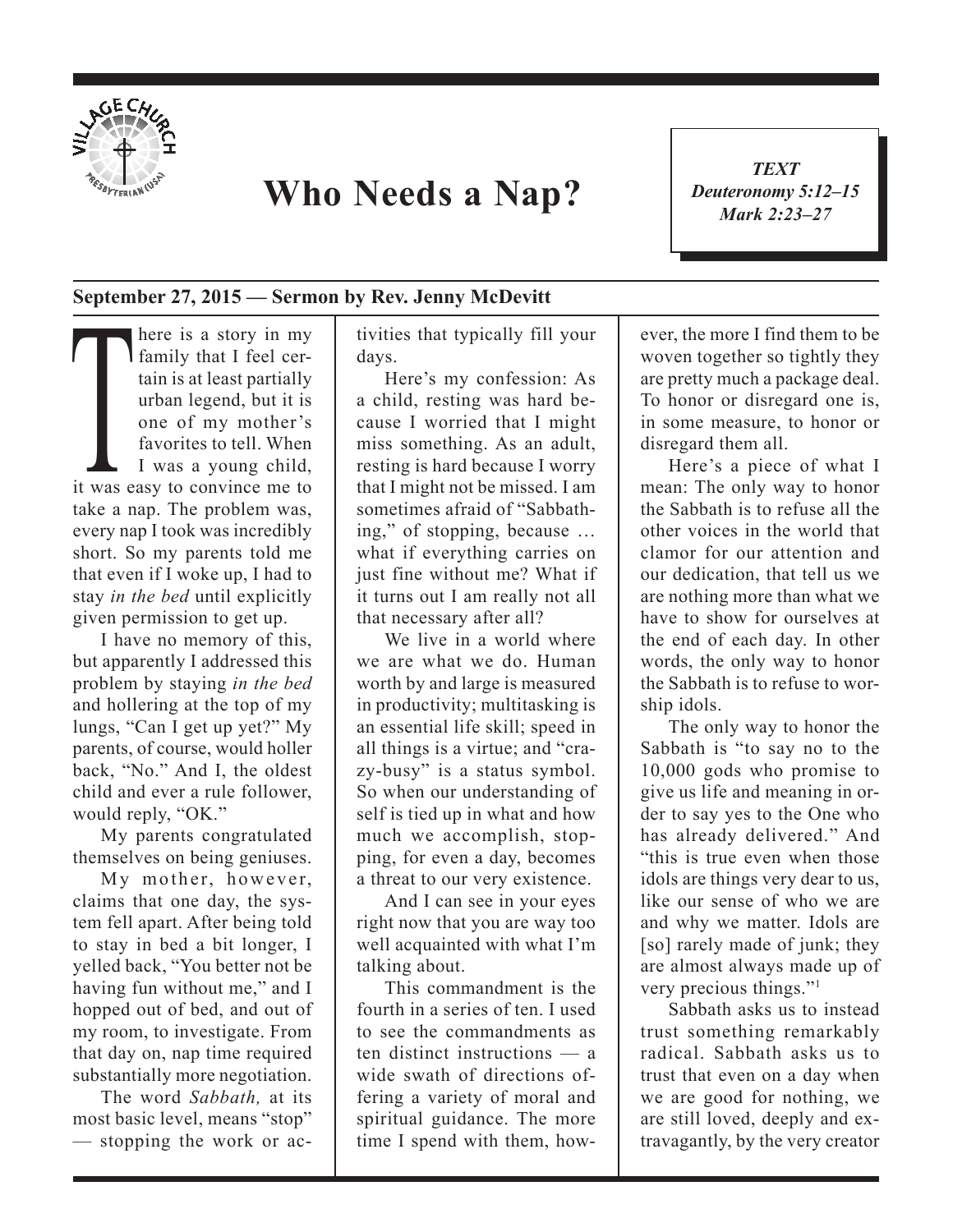2

of the world. Sabbath asks us to trust that, by the grace of God, that is enough: to trust that we are enough.

I think that's where it fell apart for the Pharisees in our gospel reading today. Now some folks make the mistake of understanding the words "Pharisees" and "Jews" to be fully interchangeable. That's not quite right, and it's not quite fair to our Jewish brothers and sisters. All the Pharisees were Jews, yes, but not all Jews were Pharisees.

It might be better to think of the Pharisees as a group of religious officials who, much like oldest children, are big on the rules. They get a bad rap for this. And some of it is earned, but some of it, I understand. They had been raised by the rules, to honor the law above all else. They had been taught that that is what faithfulness looks like. Their insistence upon following the letter of the law was rooted in a good place.

But they were so preoccupied by the mechanics of earning Sabbath, they never managed to see that Sabbath isn't something we achieve. When we get it right, Sabbath is something we receive. Sabbath was made for humankind, Jesus says, not humankind for the Sabbath.

He says this right after he tells the Pharisees a story about David feeding his companions.

And here's the weird thing: He gets almost every detail about that story wrong. He's referencing a story recorded in First Samuel, but if you look it up, the details are a mess.

For one thing, Jesus says Abiathar was the high priest at the time, but it was really Ahimelech, his father. (I know that error's been bothering dozens of you since I read it the first time.)

Most scholars will just blame these mistakes on the scribes — the ones who copied the gospels over and over again by hand were bound to make a few errors. And maybe that's the case. I'm just not sure I'm convinced.

What if Jesus gets the details wrong on purpose, to draw our attention to yet another inconsistency? Jesus makes a point of saying that David gives his companions the forbidden bread *because they were hungry.* First Samuel will simply tell you that David broke the rules. Jesus will tell you that David broke the rules because there were people in need.

Maybe Jesus wants us to realize that in any story, human need is the detail that will always matter most. Sabbath was made for humankind, he says, and not humankind for the Sabbath. When we get it right, we understand that Sabbath is a gift — a gift that meets us in our places of deepest hunger; a gift that says, among other things, what so many people desperately need to hear: Stop trying to earn your status as beloved, and simply accept that you already are.

You might have heard that the pope has been here in the United States this week.

Incredibly, Pope Francis has captured the heart or at least the attention of the entire world — and with good reason. Maybe more than anyone else alive right now, the pope seems not only to know scripture, but to live it.

He turned down lunch with members of Congress so that he could eat with the homeless.

When a little girl somehow slipped past security and ran toward him to give him a note, he said, "Let her come to me." Yesterday, already in his car on his way out of Philadelphia, he saw a boy with cerebral palsy in a wheelchair. He instructed his driver to pull over, and he got out of the car to go and bless the boy.

Earlier this week, at St. Patrick's Cathedral in New York City, Pope Francis spoke for a bit about Sabbath. He has done this before. And to the best of my knowledge, he has rarely, if ever, spoken about rest without also speaking about the practice of remembering remembering all we have to be grateful for; remembering the way God has accompanied us throughout our lives.

This makes sense for a man who knows his Bible, because the commandments show up twice in the Bible. The first time is in Exodus, when Moses receives the stone tablets.

"Remember the Sabbath day and keep it holy," Exodus tells us, "for in six days God made heaven and earth, and on the seventh day, God created rest, and *then* creation was complete."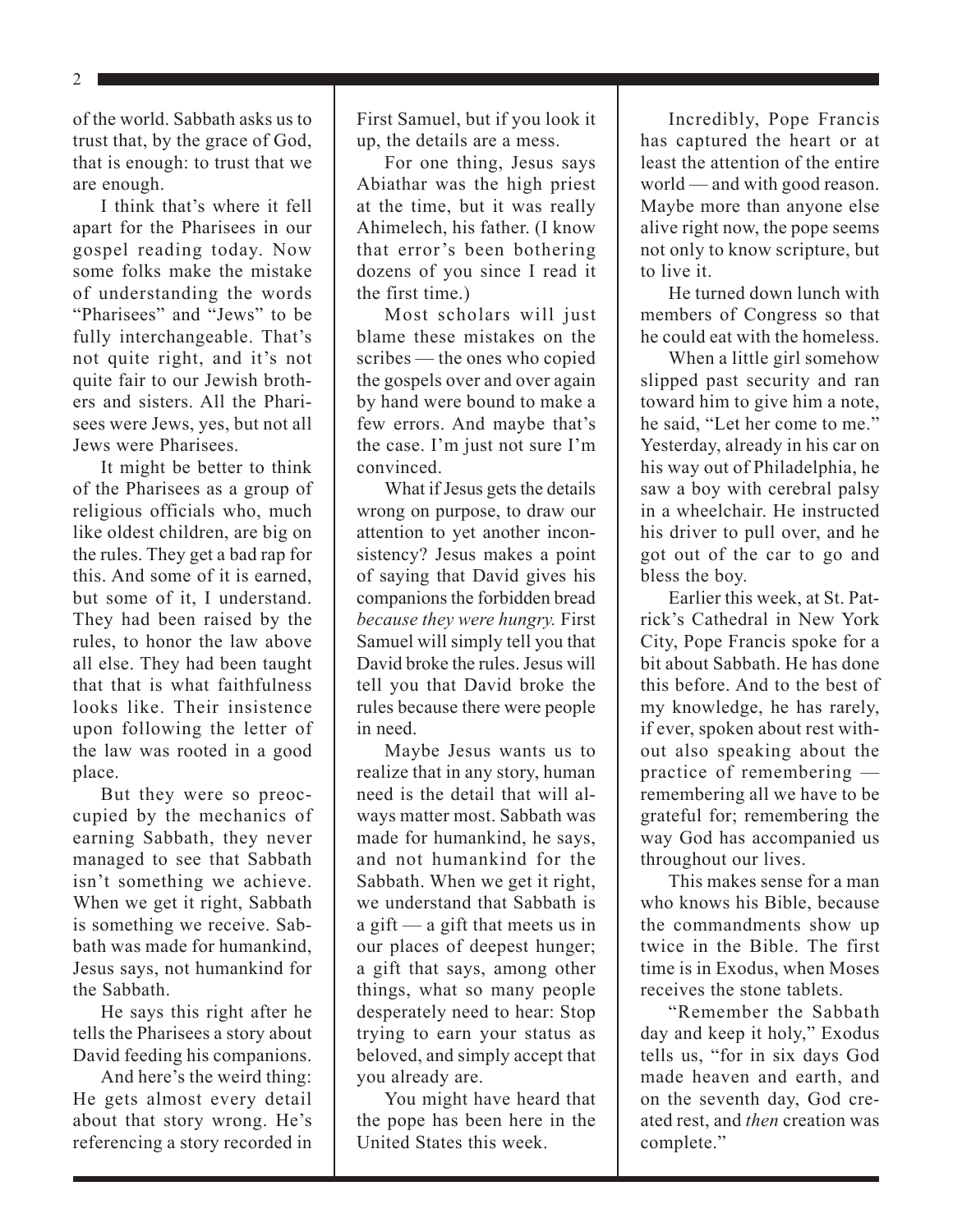So *rest*, Exodus tells us, because in your rest, you too will be made complete. Rest, because it means you trust, or at least you want to trust, that you are enough. Rest, because it means that grace is bigger and stronger than you. Rest, because God delights in us but does not depend on us, and that is surely some of the best Good News I know.

The second showing of the commandments comes in Deuteronomy. We've already heard that one already this morning:

"Observe the Sabbath day and keep it holy," Deuteronomy tells us, "and remember that you were once a slave in Egypt. Remember that God set you free with a mighty hand and an outstretched arm."

Remembering is the second half of Sabbath. Resting and remembering — they are two sides of the same coin.

Remember how the Red Sea was parted, to allow your safe passage.

Remember the sweet water of Elim, and the promise of God to bring healing.

Remember manna, the bread that fell from heaven.

Remember how you were instructed to gather only as much bread as was needed for one day, and how collecting too much meant it would be spoiled by morning; and then how on the sixth day only, a double portion was allowed in preparation for the Sabbath.

Remember how you learned what "enough" looks like.

Remember how the promise of God is *always* and ever enough.

Remember how once you learn to trust in that "enough," you can rest, free and unencumbered, even in the thick of the wilderness.

Remember who you are, so you can remember what's really important to you.

Remember where you come from, so you can remember where you're going.

*Remember*, so that when the crazy-busy looms again, you have your wits about you, and you can resist the temptation to sink back into its depths.

Y'all know that I enjoy going for a run now and again. I'm not fast, but I do enjoy it. A friend of mine consistently argues with that statement. "I refuse to believe you enjoy running," he says, "because every time I see a runner on the street, whether it's you or someone else, your faces all look miserable. In fact," he says, "you all look like you are ten seconds away from utter collapse, or possibly even death itself. Nothing about watching the face of someone who is running makes me think, 'I want to try *that*.'"

His skepticism reminds me of the philsopher Nietzsche, who once said something along the lines of, "If Christians want me to believe in their Savior, they're going to have to look a little more saved."

Barbara Brown Taylor, a preacher from Georgia, tells the story of a friend of hers, lost in rural North Carolina, getting pulled over. "I'm so sorry, officer," she said, "but I have been lost for over 40 minutes. I cannot find my hotel anywhere."

The officer gave her a long look and said, "Well, I'm sure sorry about that, ma'am, but what made you think that hurrying would help you find your way?"2

Hurrying will rarely help us find our way. Rest will — and remembering, and realizing yet again what Jesus so often teaches us: that the details of human need are always the details that matter most.

Omid Safi, a columnist for the website and podcast On Being, writes about the dis-ease of being busy. He says, "Any time I ask how someone is doing, the answer invariably comes, 'I am so busy. We have so much going on. I have so much to do. It is a crazy-busy few days.'

"When," he asks, "did this become the default answer?" He says that in his Muslim culture, when you want to ask how someone is doing, you ask: "Kayf haal-ik?"

That means, literally, what is the state of your heart?

He writes:<sup>3</sup> "In reality we ask, 'How is your heart doing at this very moment, at this breath?' When I ask, 'How are you?' that is really what I want to know. I am not asking how many items are on your to-do list, nor asking how many items are in your inbox. I want to know how your heart is doing, at this very moment. Tell me.

"Tell me your heart is joyous, tell me your heart is aching, tell me your heart is sad, tell me your heart craves a human touch. Examine your